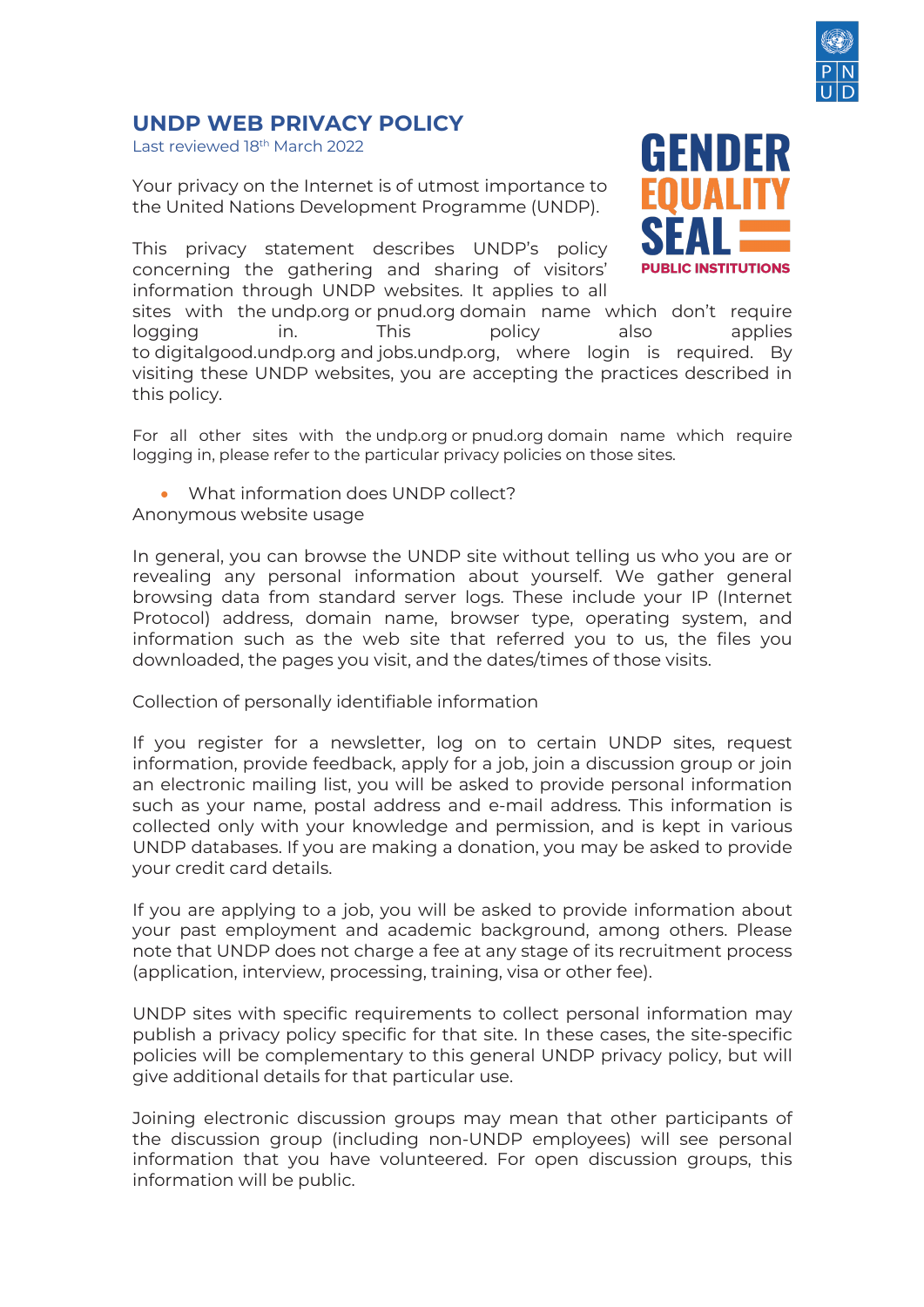

Use of cookies

A cookie is a piece of data stored on the user's hard drive containing information about the user. Usage of a cookie is in no way linked to any personally identifiable information while on the site.

By setting a cookie, UNDP will remember you the next time you visit the site and therefore UNDP will not have to ask questions that you have already answered (like address information).

You are always free to decline our cookies if your browser permits, although in that case you may not be able to use certain features on the site and may be required to re-enter information more frequently to use certain services on the site.

## • What does UNDP do with the information it collects? Anonymous web usage

The information gathered during general browsing of the "UNDP.org" domain is used to analyze trends and usage of the UNDP site and to improve the usefulness of the site. It is not connected with any personal information. However, if you have registered with UNDP in connection with any activity on the UNDP site, the information we collect about your normal web usage will be identifiable to you.

Personally identifiable information

UNDP may use the personal information you provide to:

Contact you – either in response to a query or suggestion, or to mail newsletters, documents, publications, etc. to you, and we also may provide the information to the UNDP country offices so they can contact you as well; Manage and process your job application;

Confirm your registrations on the site;

Obtain payment for donations through the site (via credit card);

Retain your online profile and preferences for future visits to the site;

Help you quickly find information that is relevant to you based on your interests, and help us create site contents most relevant to you;

Undertake statistical analysis.

Donations to the United Nations Development Programme

UNDP requests information from you on its donation form. Here, you must provide contact information (like name and address) and financial information (like credit card number and expiration date). This information is used to conduct the transaction and help us better manage donations. If we have trouble processing a donation, this information may be used to contact you. UNDP will store this information securely and will not share it, rent or sell it to anyone other than UNDP partner organizations. We reserve the right to share names, addresses, and account history with our affiliated local partners or UNDP country offices. In no case will any sensitive financial information be shared.